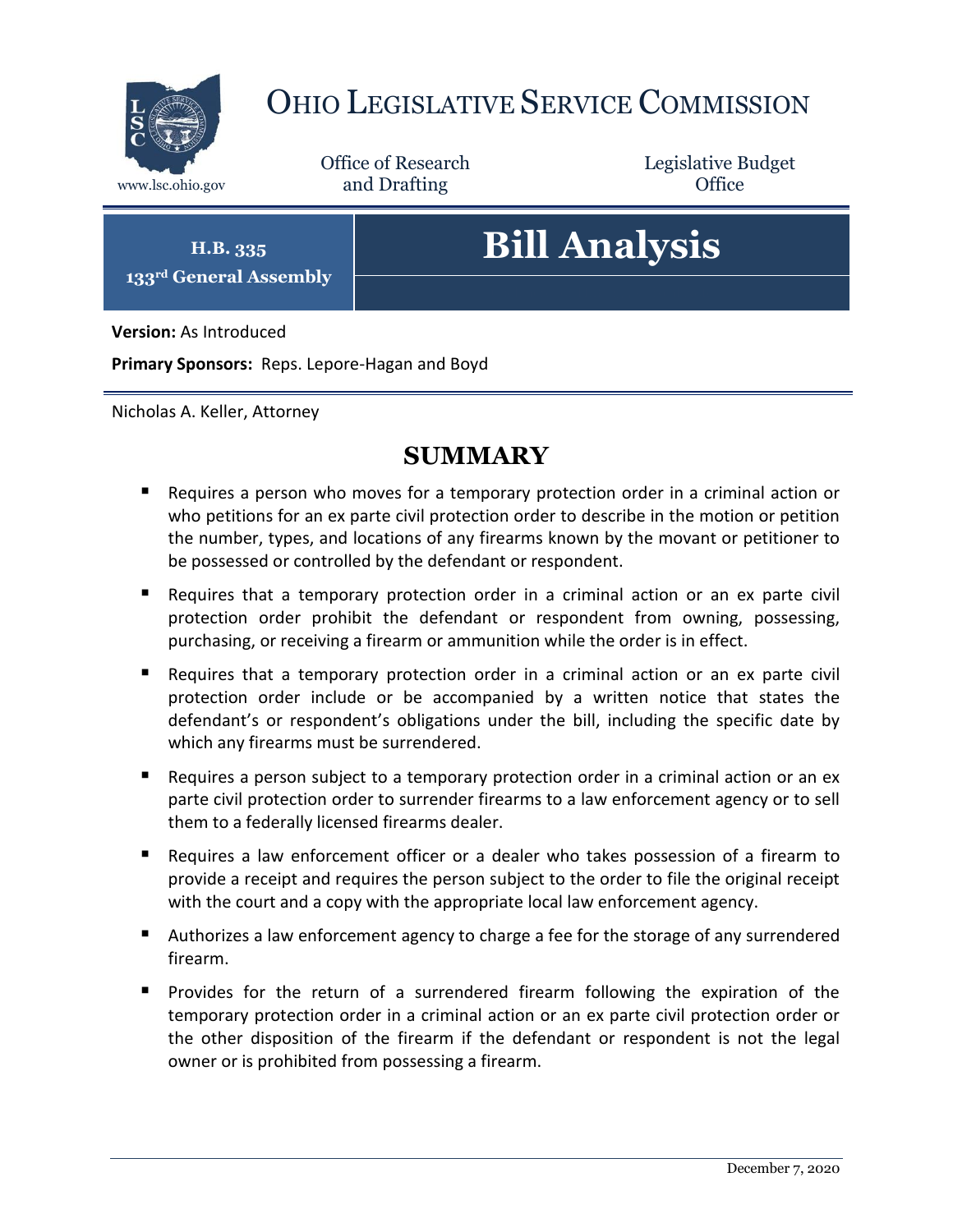- Authorizes a court to exempt a defendant or respondent from surrendering a firearm that is needed for employment or that is not under the control of the defendant or respondent.
- Authorizes a court to grant use immunity to a defendant or respondent who refuses to relinquish possession of a firearm on the grounds that relinquishment would constitute self-incrimination.

## **DETAILED ANALYSIS**

The bill requires the surrender of firearms by a defendant who is subject to a temporary order of protection in a criminal action or by a respondent who is subject to an ex parte civil protection order. The bill includes exceptions to the surrender requirement and establishes procedures for the return or other disposition of surrendered firearms.

#### **Temporary criminal and ex parte civil protection orders – background**

The Revised Code authorizes an alleged victim of criminal damaging or endangering, criminal mischief, burglary, aggravated trespass, an offense of violence, or a sexually oriented offense to file a motion for a temporary protection order as a pretrial condition of release of the alleged offender if the victim was a family or household member of the offender at the time of the offense. The motion is also available in cases involving similar offenses under municipal ordinances and may be filed by the complainant or a family or household member of the victim as well as by the victim. In emergencies in which the victim is unable to file a motion, a person who arrested the alleged offender may file on behalf of the victim.<sup>1</sup> If the court issues a temporary protection order, the order may only contain those terms authorized by the statute that allows such order to be issued. The bill authorizes temporary protection orders to also contain the terms authorized by the bill and discussed below.<sup>2</sup>

#### **Ex parte civil protection orders**

The Revised Code authorizes a person on the person's own behalf or a parent or adult household member on behalf of any other family or household member to petition a court for a protection order against someone the petitioner alleges has engaged in domestic violence against a family or household member. The petitioner may request an ex parte order (a temporary order issued immediately, without prior notice to the respondent). If the petitioner requests an ex parte order, the court must hold an ex parte hearing on the same day the petition is filed. The court may order an ex parte order if the court finds it necessary to protect the family or household member from domestic violence. If the court issues an ex parte order,

 $\overline{a}$ 

 $1$  R.C. 2919.26(A)(1).

 $2$  R.C. 2919.26(D)(3).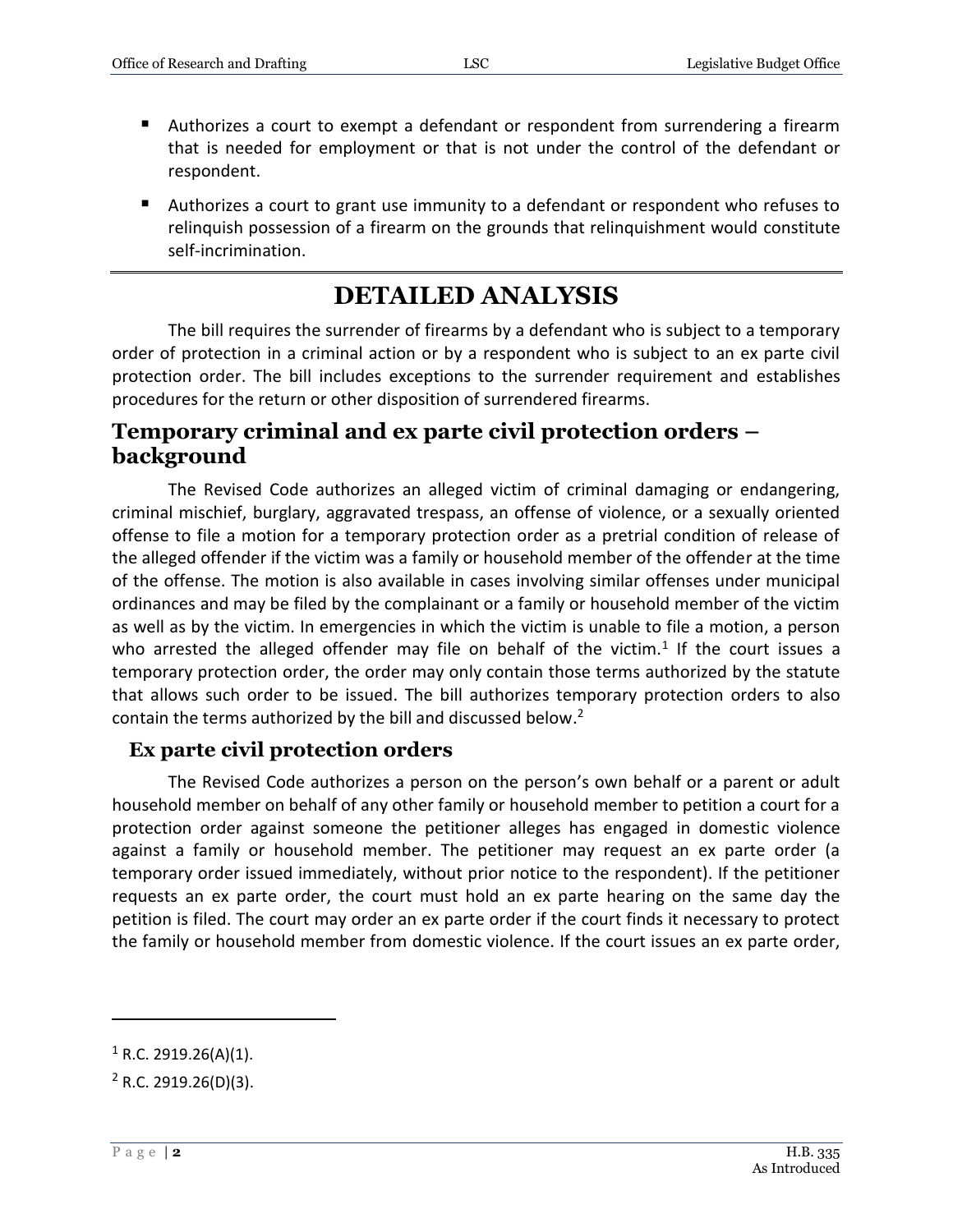it must schedule a full hearing to take place within seven or ten days (depending on the nature of the order) from the date of the ex parte hearing, upon notice to the respondent.<sup>3</sup>

### **Firearms prohibitions**

Under the bill, an alleged victim or arresting officer who moves for a temporary protection order or a person who petitions for a civil ex parte protection order must describe in the motion or petition the number, types, and locations of any firearms presently known by the movant or petitioner to be possessed or controlled by the defendant or respondent. The Revised Code provides a form for a motion for a temporary protection order to which all such motions must substantially conform. The bill modifies the form to include a statement that, to the best of the movant's knowledge, the number, types, and locations of any firearms possessed or controlled by the defendant are those then listed on the form by the movant.<sup>4</sup>

If the court issues a temporary protection order or a civil ex parte protection order, the order must prohibit the defendant or respondent from owning, possessing, purchasing, or receiving a firearm or ammunition while the order is in effect. The order must include or be accompanied by a written notice that states the defendant's or respondent's obligations under the bill, including the specific date by which any firearms must be surrendered. This notice is in addition to the notice required under existing law.<sup>5</sup>

#### **Surrender of firearms**

A defendant or respondent who is served with an order and notice described in the prior paragraph must promptly surrender any firearms in or subject to the defendant's or respondent's immediate possession or control. If the order and notice are served by a law enforcement officer and the officer requests the surrender to the officer of any firearms, the defendant or respondent must immediately surrender the firearms in a safe manner to the officer. If the order and notice are not served by a law enforcement officer or the officer does not request surrender to the officer of any firearms, the defendant or respondent must surrender any firearms within 24 hours after service of the order and notice by surrendering the firearms in a safe manner to a law enforcement officer or by selling the firearms to a federally licensed firearms dealer.<sup>6</sup>

#### **Receipt of surrendered firearm**

An officer or dealer who takes possession of a firearm must give a receipt for the firearm to the defendant or respondent at the time of surrender or sale. Within 48 hours after being served with the order and notice, the defendant or respondent must file the receipt with the court that issued the order and file a copy of the receipt with the law enforcement agency

 $\overline{a}$ 

<sup>3</sup> R.C. 3113.31(C) and (D).

<sup>4</sup> R.C. 2919.26(B), 2919.261(A), 3113.31(C)(4), and 3113.311(A).

 $5$  R.C. 2919.26(G)(2), 2919.261(B), 3113.31(D)(1) and (F)(2), and 3113.311(B).

 $6$  R.C. 2919.261(C) and 3113.311(C).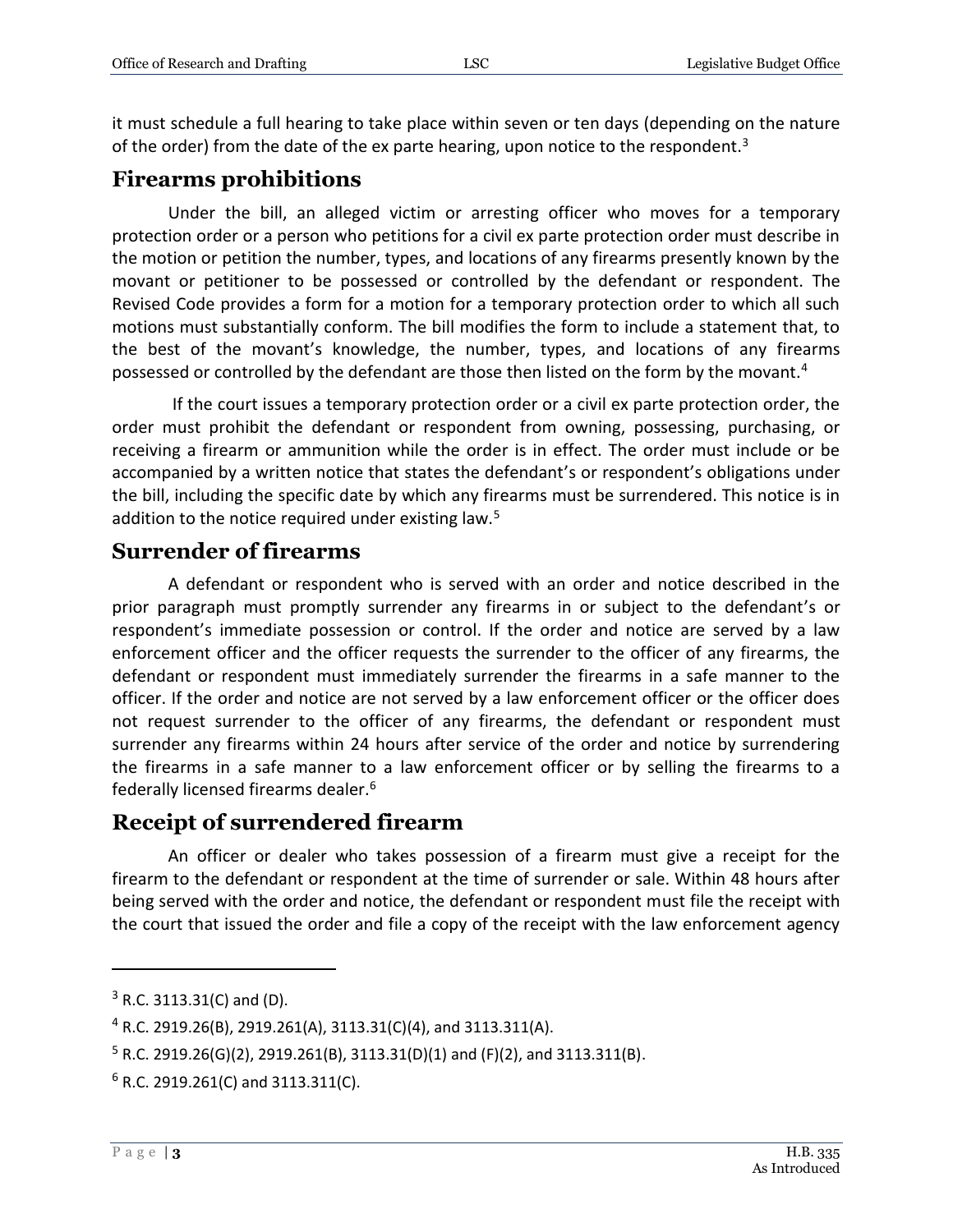that employs the officer who served the order and notice. If someone other than a law enforcement officer served the order and notice, the defendant or respondent must file the copy with the municipal law enforcement agency having jurisdiction over the place where the order and notice were served or, if that place is in an unincorporated area, with the sheriff having jurisdiction over that place.<sup>7</sup>

#### **Storage fee**

The bill allows a law enforcement agency to charge the defendant or respondent a fee for the storage of any surrendered firearm. The fee may not exceed the costs incurred by the agency that are directly related to taking possession of and storing the firearm and either returning the firearm to the defendant or respondent or selling it to a federally licensed firearms dealer.<sup>8</sup>

#### **Disposition of firearm**

A law enforcement agency that has custody of a firearm surrendered pursuant to a temporary protection order in a criminal action or an ex parte civil protection order must return it to the defendant or respondent within five days after the order expires, unless another protection order has been issued that prohibits the defendant or respondent from possessing a firearm or the agency determines that the firearm has been stolen or that the defendant or respondent is prohibited from possessing a firearm under state or federal law. If the agency determines that the defendant or respondent is the legal owner of a firearm that is deposited with the agency but is prohibited from possessing a firearm, the defendant or respondent may make one sale of all of the defendant's or respondent's firearms that are in the agency's custody to a federally licensed firearms dealer while the order remains in effect. Within five days after a dealer presents the agency with a bill of sale indicating that the defendant or respondent has sold to the dealer all of the defendant's or respondent's firearms that are in the agency's custody, the agency must give possession of those firearms to the dealer.

If a law enforcement agency determines that the defendant or respondent is not the legal owner of any firearm deposited with the agency, the agency must make a reasonable attempt to identify and return the firearm to the legal owner. If the agency cannot identify the legal owner or if the owner is prohibited from possessing a firearm, the agency must treat the firearm as unclaimed property and dispose of it accordingly.<sup>9</sup>

#### **Exceptions to surrender requirement**

In issuing a temporary protection order in a criminal action or an ex parte civil protection order, a court may grant an exemption from the requirement that the defendant or respondent surrender any firearms if the defendant or respondent can show that a particular

 $\overline{a}$ 

 $7$  R.C. 2919.261(C) and (D) and 3113.311(C) and (D).

 $8$  R.C. 2919.261(E) and 3113.311(E).

 $9$  R.C. 2919.261(F) and 3113.311(F).